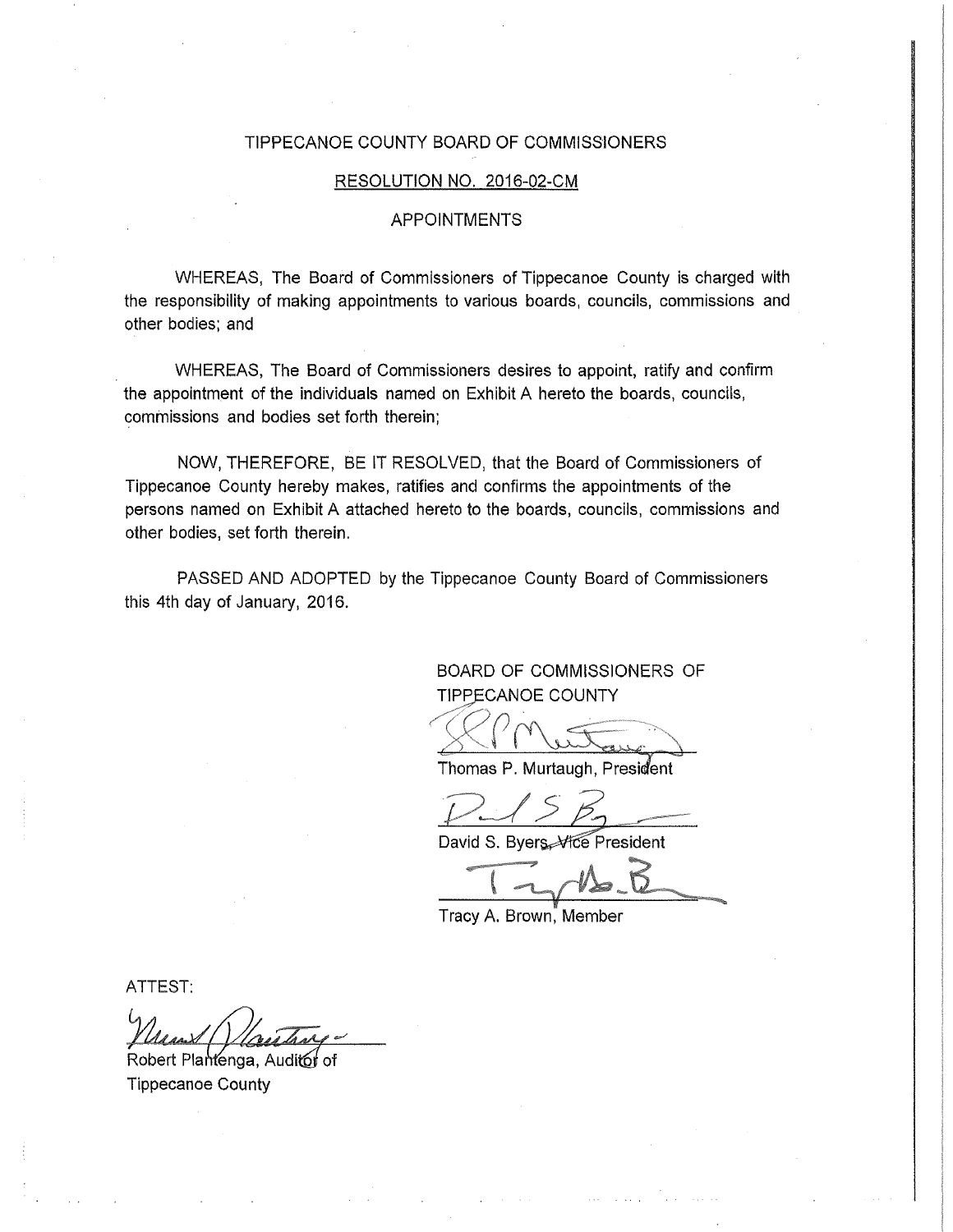## Appointments to Boards, Council and Other Commissions Exhibit B

| <b>Board/Commission</b>                 | <b>Name</b>                 | Term           | <b>Effective</b> | <b>Expiration</b> |
|-----------------------------------------|-----------------------------|----------------|------------------|-------------------|
| Alcohol & Tobacco Commission            | William Bogan               | 1              | 1/1/2016         | 12/31/2016        |
|                                         | Vicki Pearl                 | 1              | 1/1/2016         | 12/31/2016        |
| Animal Disease Control Emergency        |                             |                |                  |                   |
| Coordinator                             | Marrianne Ash               | $\overline{1}$ | 1/1/2016         | 12/31/2016        |
|                                         |                             |                |                  |                   |
| Area Board of Zoning Appeals            | Steve Clevenger             | 4              | 1/1/2014         | 12/31/2017        |
|                                         | Steve Schreckengast         | 4              | 1/1/2013         | 12/31/2016        |
| Area Plan Commission                    | Vicki Pearl                 | $\overline{2}$ | 1/1/2016         | 12/31/2017        |
|                                         | Gary Schroeder              | $\frac{1}{2}$  | 1/1/2016         | 12/31/2017        |
|                                         |                             |                |                  |                   |
| Board of Health                         | Thometra Foster             | 4              | 1/1/2013         | 12/31/2016        |
|                                         | Thomas Padgett, MD          | 4              | 1/1/2015         | 12/31/2018        |
|                                         | John Thomas, MD             | 4              | 1/6/2014         | 12/31/2017        |
|                                         | Hsin-Yi Weng, BVM, MPH, PhD | 4              | 1/6/2014         | 12/31/2017        |
| Board of Operating Company for Battle   |                             |                |                  |                   |
| Ground Golf Course                      | <b>Rick Oliver</b>          | $\mathbf{1}$   | 1/1/2016         | 12/31/2016        |
| District Planning Council for Indiana   |                             |                |                  |                   |
| Homeland Security - District 4          | Jim Lewis                   | 1              | 4/1/2013         | No Term Limit     |
| Economic Development Commission/W. Laf  | Steve Schreckengast         | 1              | 1/1/2016         | 12/31/2016        |
| Human Relations Commission              | Andrew Antonio              | 3              | 1/1/2016         | 12/31/2018        |
|                                         | Rene Celeste                | 3              | 1/1/2016         | 12/31/2018        |
|                                         | Debi DeBruyn                | 3              | 1/1/2014         | 12/31/2016        |
|                                         | Susan DeLong                | $\mathbf{3}$   | 1/1/2014         | 12/31/2016        |
|                                         | Carolyn Johnson             | 3              | 1/1/2015         | 12/31/2017        |
|                                         | John Metzinger              | 3              | 1/1/2014         | 12/31/2016        |
|                                         | Mike Piggott                | 3              | 1/1/2015         | 12/31/2017        |
|                                         | Meredith Richmond           | 3              | 1/1/2016         | 12/31/2018        |
|                                         | Sandra Sydnor               | 3              | 1/1/2015         | 12/31/2017        |
|                                         |                             |                |                  |                   |
| Laf/Wlaf Convention & Visitors Bureau   | Becky Barnes                | $\mathbf 1$    | 1/1/2016         | 12/31/2016        |
|                                         | Christy Kuntz               | 1              | 1/1/2016         | 12/31/2016        |
| Tippecanoe County Partnership for Water | Zachary Beasley             | 1              | 1/1/2016         | 12/31/2016        |
| Quality (TCPWQ) - Phase II Stormwater   | Dale Snipes - Alternate     | $\mathbf{1}$   | 1/1/2016         | 12/31/2016        |

 $\hat{\boldsymbol{\theta}}$